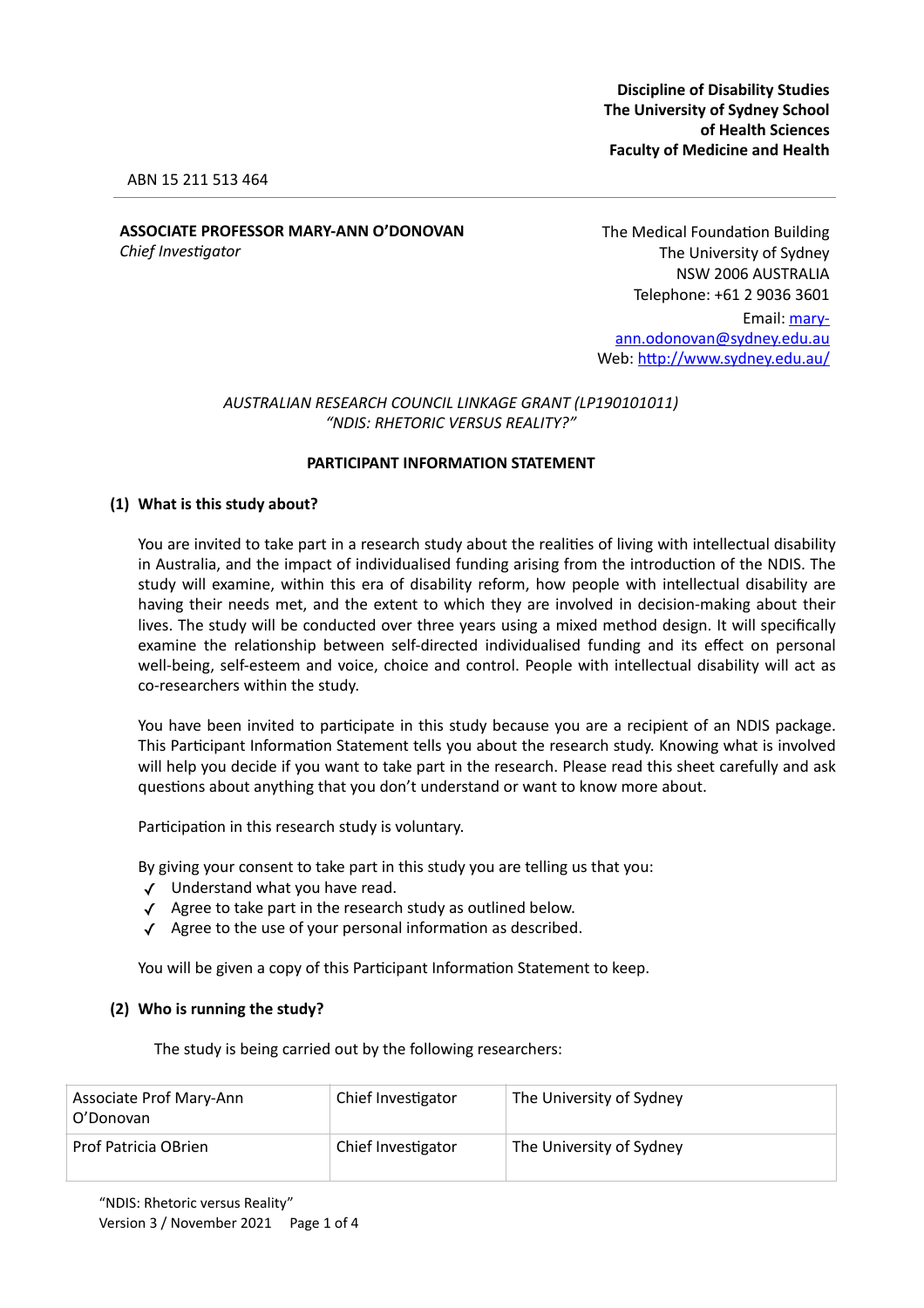| <b>Prof Vivienne Riches</b> | Chief Investigator            | The University of Sydney                                        |
|-----------------------------|-------------------------------|-----------------------------------------------------------------|
| Em/Prof Trevor Parmenter    | Chief Investigator            | The University of Sydney                                        |
| Prof Dr Roy McConkey        | Partner Investigator          | University of Ulster, UK                                        |
| Dr Tom McClean              | Partner Investigator          | Uniting (NSW/ACT)                                               |
| Mr Richard Gregg            | Partner Investigator          | New Horizons Enterprises Limited                                |
| Ms Nicola Hayhoe            | Partner Investigator          | The Housing Connection Limited                                  |
| Ms Joannne Hewitt           | Partner Investigator          | Achieve Australia Limited                                       |
| Rev Dr Andrew (Andy) Calder | Partner Investigator          | Synod of Victoria and Tasmania - Uniting<br>Church in Australia |
| <b>Eric Badu</b>            | Post-doctoral<br>researcher   | The University of Sydney                                        |
| Mr Gordon Duff              | Researcher / PhD<br>Candidate | The University of Sydney                                        |
| Ms Emily Gosden-Kaye        | Researcher / PhD<br>Candidate | The University of Sydney                                        |

This study is being funded by the Australian Research Council.

# **(3) What will the study involve for me?**

You will be asked to participate in a quantitative survey. If you express interest in this research, and after reading the participant information statement, you will be asked to respond to the consent statement. You will then be provided with survey items which has been program into Qualtrics software for collecting data. The survey will take approximately 30-45 minutes to complete.

All information you provide is treated anonymously and confidentially. Your details will not be shared with anyone other than researchers from the Centre for Disability Studies, an affiliate of the University of Sydney.

The survey will ask questions about your personal well-being voice, choice, and control.

## **(4) How much of my time will the study take?**

The research study runs for three years; you are expected to take approximately your 30 -45 minutes to complete the survey. You are required to complete the survey again after 18 months period.

# **(5) Who can take part in the study?**

The person with a mild or moderate disability: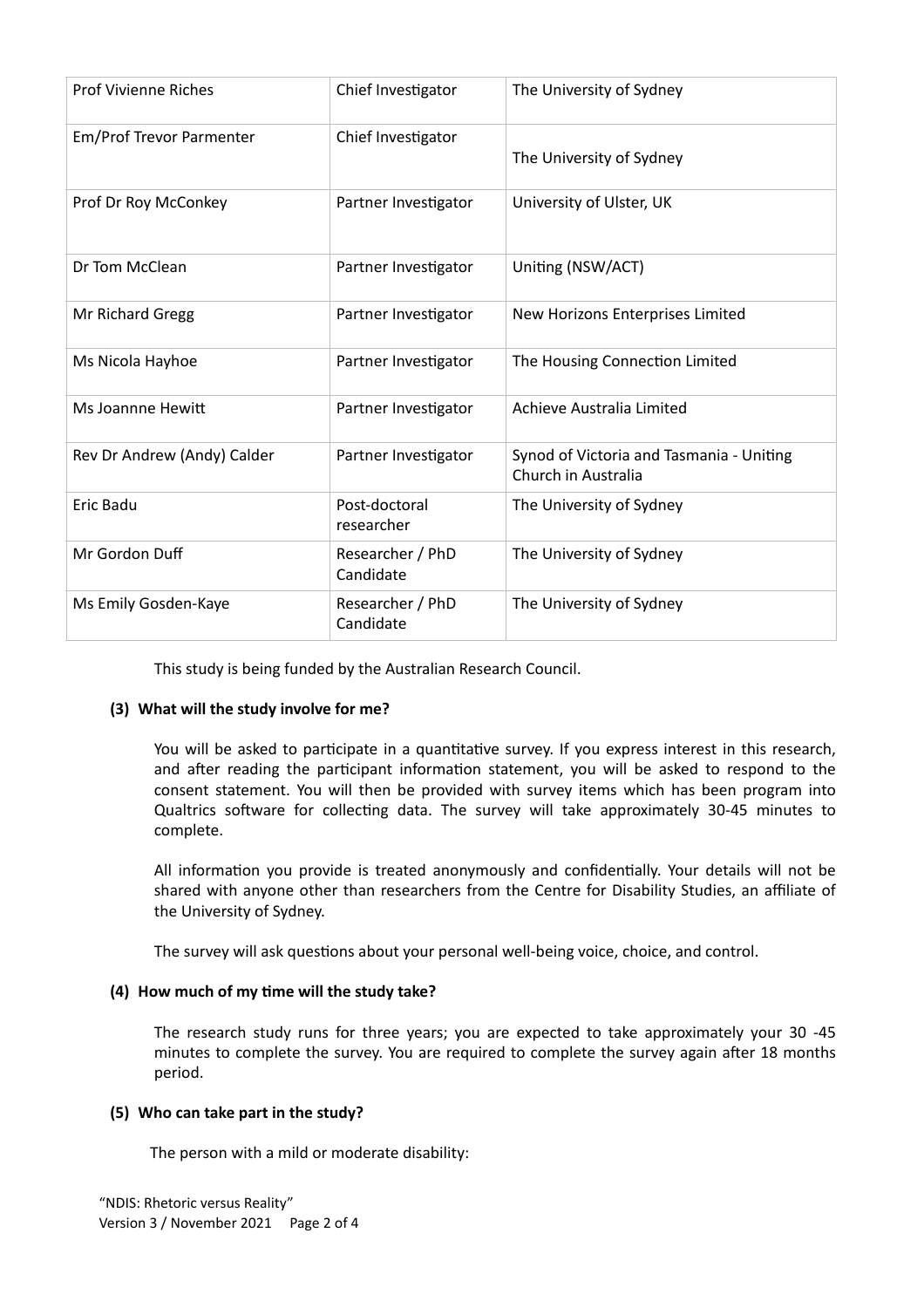- Is registered with the NDIA;
- Has a plan to hold an annual review at least within six months of the start date of the project ;

• Has a support person/s available at the time of the data collection who is aware of their goals (family and/or service support);

• Reflects a sample of the adult age range, and gender and ethnic/indigenous diversity (CALD backgrounds and Aboriginal and Torres Strait Islander people); as well as a range of support indicated by the size of the financial package; a range of accommodation types; and varying contact hours with family members.

#### **(6) Do I have to be in the study? Can I withdraw from the study once I've started?**

Being in this study is completely voluntary and you do not have to take part. Your decision whether to participate will not affect your current or future relationship with the researchers or anyone else at the University of Sydney.

If you decide to take part in the study and then change your mind later, you are free to withdraw at any time. You can do this by writing to the Research Coordinator via email.

You are free to stop the survey at any time. Unless you say that you want us to keep them, any information will be erased and the information you have provided will not be included in the study results. You may also refuse to answer any questions that you do not wish to answer during the interview.

Submitting your completed questionnaire is an indication of your consent to participate in the study. You can withdraw your responses if you change your mind about having them included in the study, up to the point that we have analysed and published the results.

If you decide to withdraw from the study, we will not collect any more information from you. Please let us know at the time when you withdraw what you would like us to do with the information we have collected about you up to that point. If you wish your information will be removed from our study records and will not be included in the study results, up to the point that we have analysed and published the results.

## **(7) Are there any risks or costs associated with being in the study?**

Aside from giving up your time, we do not expect that there will be any risks or costs associated with taking part in this study. Although not expected, if you do become personally affected by your participation in this research project, the researchers will connect you with a professional counselling organisation.

## **(8) Are there any benefits associated with being in the study?**

We cannot guarantee that you will receive any direct benefits from being in the study. However, given we are interested in hearing your insights about your NDIS package, your reflections may change future disability policy.

## **(9) What will happen to information about me that is collected during the study?**

By providing your consent, you are agreeing to us collecting personal information about you for the purposes of this research study. Your information will only be used for the purposes outlined in this Participant Information Statement, unless you consent otherwise. Information will be